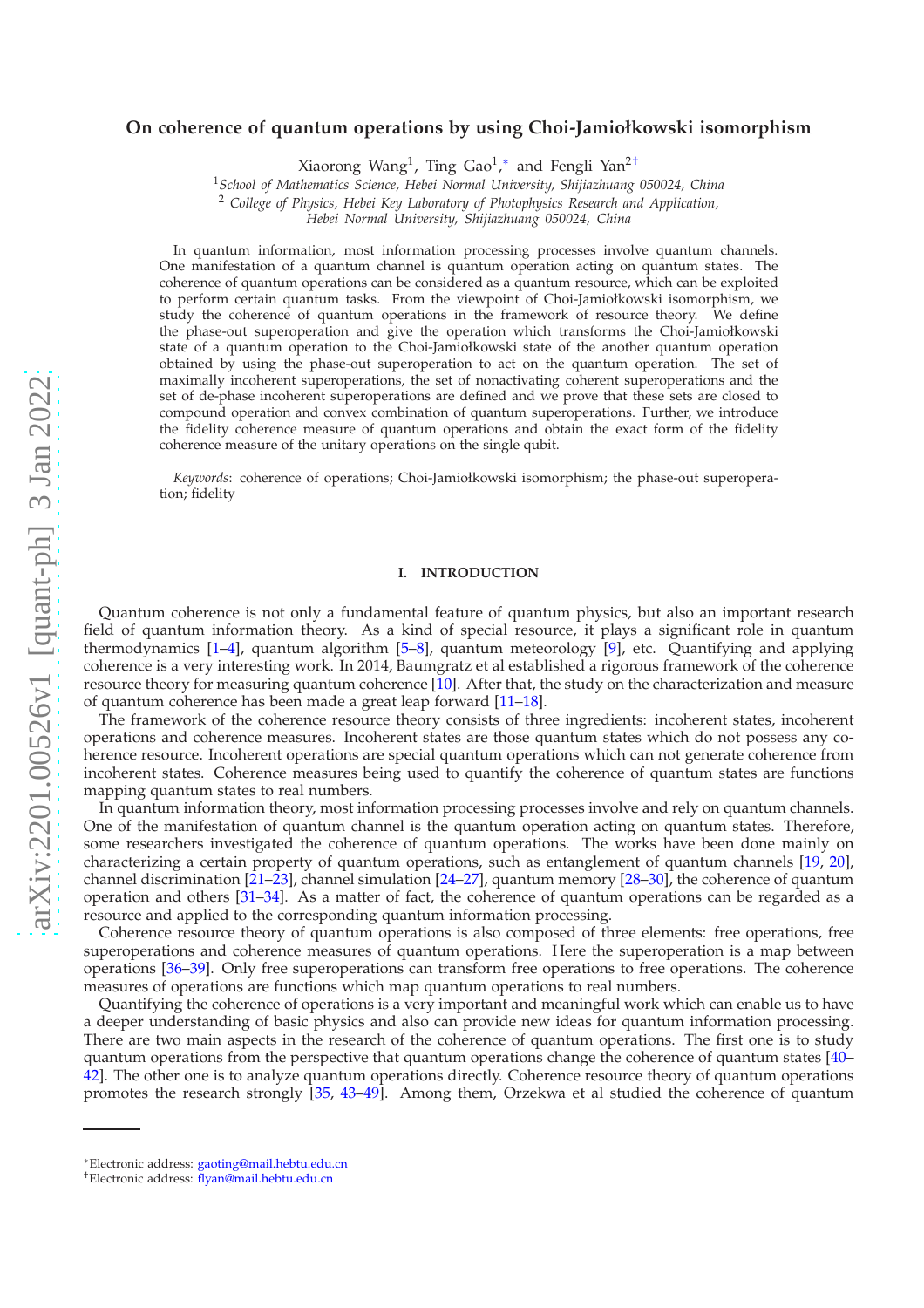operations based on entropy coherence and 2-norm coherence of quantum operations [\[46](#page-9-10)]. Bera proposed a resource theory framework to quantify the superposition that exists in any quantum evolutions [\[47](#page-9-11)]. Xu defined incoherent channels and incoherent superchannels, and established a resource theory for quantifying the coherence of quantum channels [\[48\]](#page-9-12).

In this paper we investigate the coherence of quantum operations from the viewpoint of Choi-Jamiołkowski isomorphism. We first define the phase-out superoperation and study its properties. Then the three sets of superoperations are defined, and we prove that these three sets are closed to compound operation and convex combination of quantum superoperations. Then we introduce the fidelity coherence measure of quantum operations, and obtain the exact form of the fidelity coherence measure of the unitary operations on the single qubit.

# **II. PRELIMINARIES**

Before we quantify the coherence of quantum operations, an introduction of the concepts and notation that will be used in the subsequent sections of our article is necessary. Let  $\mathcal{H}^I$  and  $\mathcal{H}^O$  be two *d*-dimensional Hilbert spaces with  $\{|i\rangle\}_{i=0}^{d-1}$  and  $\{|a\rangle\}_{a=0}^{d-1}$  being the orthonormal bases of  $\mathcal{H}^I$  and  $\mathcal{H}^O$ , respectively. We assume that  $\{|i\rangle\}_{i=0}^{d-1}$  and  $\{|a\rangle\}_{a=0}^{d-1}$  are fixed and adopt the tensor basis  $\{|i\alpha\rangle\}_{i\alpha}$  as the fixed basis when we consider the multipartite system with the Hilbert space  $\mathcal{H}^{IO} = \mathcal{H}^I\otimes\mathcal{H}^{O}$ . Let  $\mathcal{O}(\mathcal{H}^I\to\mathcal{H}^O)$  be the set of all quantum operations from  $\mathcal{H}^I$  to  $\mathcal{H}^O$ .

A quantum operation is governed in terms of Choi-Jamiołkowski isomorphism [\[50,](#page-9-13) [51\]](#page-9-14). An arbitrary operation <sup>Φ</sup> ∈ O(H*<sup>I</sup>* → H*O*) is fully characterized by a matrix called the Choi-Jamiołkowski matrix of the operation <sup>Φ</sup>

$$
C_{\Phi} = (\mathbb{I} \otimes \Phi)|\varphi\rangle\langle\varphi|,\tag{1}
$$

 $\sin \mathcal{H}^I \otimes \mathcal{H}^O$ . Here  $|\varphi\rangle = \frac{1}{\sqrt{2}}$  $\frac{d}{dt}\sum_{i=0}^{d-1}|ii\rangle$  is a maximally entangled state in  $d^2$ -dimensional Hilbert space  $\mathcal{H}^I\otimes\mathcal{H}^I$ , and II is the identity operation. The one-to-one correspondence between  $C_{\Phi}$  and  $\Phi$  is given by

$$
\Phi\left(\rho\right) = \text{tr}_{I}\left[\left(\rho^{\text{T}} \otimes \mathbb{I}\right) C_{\Phi}\right],\tag{2}
$$

where *ρ*<sup>T</sup> is the transpose of state *ρ*. The quantum operation Φ is completely positive and trace preserving if and only if  $C_{\Phi} \ge 0$  and  $tr_O(C_{\Phi}) = \frac{1}{d}$ . When  $C_{\Phi} \ge 0$  and  $tr_{IO}(C_{\Phi}) = 1$ , the Choi-Jamiołkowski matrix  $C_{\Phi}$  can be viewed as a density operator, a Choi-Jamiołkowski quantum state in the compound space  $\mathcal{H}^I\otimes\mathcal{H}^O$ . Since Choi-Jamiołkowski isomorphism guarantees an equivalence between Φ and *C*<sub>Φ</sub>, so one can treat quantum operations with the same tools which were normally used to treat quantum states. Further, the study of the coherence of the operation in the set  $O(H^I \to H^O)$  of all quantum operations corresponding to Choi-Jamiołkowski states is transformed into the study of coherence of Choi-Jamiołkowski state.

Assume that  $\Phi \in \mathcal{O}(\mathcal{H}^1 \to \mathcal{H}^0)$ . It has been shown that  $\Phi$  is an incoherent operation (IO) if [\[48\]](#page-9-12)

$$
C_{\Phi} = \sum_{i,\alpha=0}^{d-1} \frac{\Phi_{ii\alpha\alpha}}{d} |i\alpha\rangle \langle i\alpha|,
$$
\n(3)

where  $\Phi_{ii\alpha\alpha} = d\langle i\alpha | [\mathbb{I} \otimes \Phi(|\varphi\rangle\langle\varphi|)] | i\alpha\rangle = \langle \alpha | \Phi(|i\rangle\langle i|) | \alpha\rangle.$ 

Let F be the set of all incoherent operations in  $O(H^I \to H^O)$ ,  $\mathcal{F}_C$  be the set of all Choi-Jamiołkowski states of incoherent operations. A superoperation  $\tilde{\Omega}$  is a map which transforms the operation  $\Phi$  to the operation  $\tilde{\Omega}(\Phi) = \Phi_1 \circ \Phi \circ \Phi_2$ , where  $\Phi_1$ ,  $\Phi_2$  are also quantum operations in  $\mathcal{O}(\mathcal{H}^I \to \mathcal{H}^O)$ . Let  $\mathcal{SO}$  be the set of all superoperators i.e.  $\mathcal{SO} = \{ \tilde{\Omega} | \tilde{\Omega} : \mathcal{O}(\mathcal{H}^I \to \mathcal{H}^O) \to \mathcal{O}(\mathcal{H}^I \to \mathcal{H}^O) \}$ . A superoperation can be understood as a quantum operation that relates input Choi-Jamiołkowski states and output Choi-Jamiołkowski states, with an associated operator-sum representation. That is, for a superoperation  $\tilde{\Omega}$  relating input  $\Phi$  and output  $\Lambda$ operations, one may write

$$
C_{\Lambda} = \Omega \left( C_{\Phi} \right) = \sum_{n} K_n C_{\Phi} K_n^{\dagger} = \sum_{n} p_n C_{\Lambda_n}, \tag{4}
$$

where

$$
p_n = \text{tr}\left(K_n C_{\Phi} K_n^{\dagger}\right), \ C_{\Lambda_n} = \frac{K_n C_{\Phi} K_n^{\dagger}}{p_n},\tag{5}
$$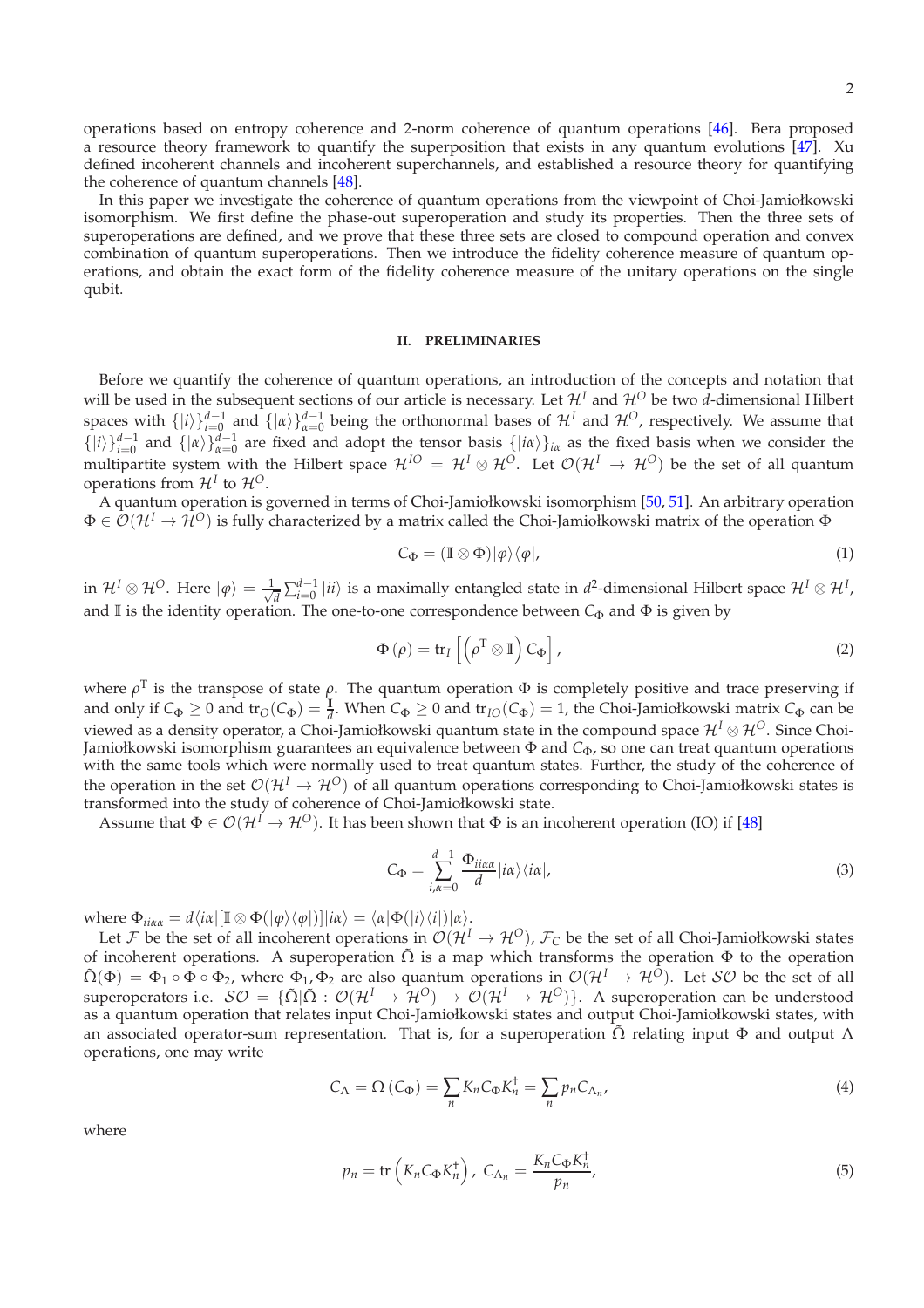and  $\{K_n\}$  are the Kraus operators of  $\Omega$  determined by  $\tilde{\Omega}$ , on the Choi-Jamiołkowski state. Obviously, the operation  $Ω$  has a one-to-one correspondence with the superoperation  $\tilde{Ω}$ .

A superoperation  $\tilde{\Omega}$  is a maximally incoherent superoperation if  $\forall \Phi \in \mathcal{F}$  one has  $\tilde{\Omega}(\Phi) \in \mathcal{F}$ . We call  $\tilde{\Omega}$  an incoherent superoperation if Kraus operators  ${K_m}$  of  $\Omega$  determined by  $\tilde{\Omega}$  are incoherent for each *m* [\[48](#page-9-12)]. We use MISO and ISO to denote the set of all maximally incoherent superoperations and the set of all incoherent superoperations, respectively.

A coherence measure *M* of quantum operations should satisfy the following conditions [\[48\]](#page-9-12).

- (1) Nonnegativity:  $M(\Phi) \geq 0$ , for any  $\Phi \in \mathcal{O}(\mathcal{H}^I \to \mathcal{H}^O)$ ; and  $M(\Phi) = 0$  if and only if  $\Phi \in \mathcal{F}$ .
- (2) Monotonicity:  $M(\tilde{\Omega}(\Phi)) \leq M(\Phi)$ , for any  $\tilde{\Omega} \in \mathcal{ISO}_{\mathcal{L}}} \Phi \in \mathcal{O}(\mathcal{H}^I \to \mathcal{H}^O)$ .

(3) Strong monotonicity:  $\sum_n p_n M(\Lambda_n) \leq M(\Phi)$  for any  $\tilde{\Omega} \in \mathcal{ISO}$ , with  $\{K_n\}$  being an incoherent expression of  $\Omega$  corresponding to  $\tilde{\Omega}$ ,  $p_n = \text{tr}\left(K_n C_{\Phi} K_n^{\dagger}\right)$ , and  $C_{\Lambda_n} = \frac{K_n C_{\Phi} K_n^{\dagger}}{p_n}$ .

(4) Convexity:  $M(\sum_n p_n \Phi_n) \leq \sum_n p_n M(\Phi_n)$ , where  $\{\Phi_n\}$  are quantum operations belonging to  $\mathcal{O}(\mathcal{H}_I \to \mathcal{H}_O)$ , and  $\{p_n\}$  is a probability distribution satisfying  $p_n \geq 0$  and  $\sum_n p_n = 1$ .

# **III. MAIN RESULTS**

### **A. The phase-out superoperation**

It is well-know that in Hilbert space there is the phase-out operation, which can eliminate the coherence of the quantum state. Similarly, one can define the phase-out superoperation [\[48](#page-9-12)]. Since the incoherent states depend on the choice of the basis of the Hilbert space, so does the phase-out operation.

**Definition 1**. A superoperation  $\tilde{\Theta} \in \mathcal{SO}$  is called the phase-out superoperation if  $\tilde{\Theta}(\Phi)$  is a incoherent operation for any quantum operation Φ. The phase-out superoperation is implemented by

$$
\tilde{\Theta}(\Phi) = \Delta^O \circ \Phi \circ \Delta^I,\tag{6}
$$

where  $\Delta^O$  and  $\Delta^I$  are the phase-out operations on Hilbert space  $\mathcal{H}^O$  and  $\mathcal{H}^I$  respectively.

According to Definition 1, we have

**Theorem 1.1**. The specific form of the quantum operation Θ corresponding to the phase-out superoperation  $\tilde{\Theta}$  is

$$
C_{\tilde{\Theta}(\Phi)} = \Theta(C_{\Phi}) = \sum_{i,\alpha=0}^{d-1} \langle i\alpha | C_{\Phi} | i\alpha \rangle | i\alpha \rangle \langle i\alpha |.
$$
 (7)

**Proof.** For any quantum operation  $\Phi \in \mathcal{O}(\mathcal{H}^I \to \mathcal{H}^O)$ , the Choi-Jamiołkowski state corresponding to  $\Phi$  is

$$
C_{\Phi} = \sum_{i,j,\alpha,\beta=0}^{d-1} \frac{\Phi_{ij\alpha\beta}}{d} |i\alpha\rangle \langle j\beta|,
$$
\n(8)

where  $\Phi_{ij\alpha\beta} = d\langle i\alpha|[\mathbb{I} \otimes \Phi(|\varphi\rangle\langle\varphi|)]|j\beta\rangle = \langle \alpha|\Phi(|i\rangle\langle j|)|\beta\rangle$ . According to the definition of the phase-out superoperation, we know that the new operation  $\tilde{\Theta}(\Phi)$  is an incoherent operation, then the Choi-Jamiołkowski state corresponding to  $\tilde{\Theta}(\Phi)$  must be the diagonal in the fixed basis  $\{|i\alpha\rangle\}_{i,\alpha=0}^{d-1}$ , i.e.,

$$
C_{\tilde{\Theta}(\Phi)} = [\mathbb{I} \otimes (\Delta^O \circ \Phi \circ \Delta^I)]|\varphi\rangle\langle\varphi|
$$
  
= 
$$
\sum_{i,\alpha=0}^{d-1} \frac{\tilde{\Theta}(\Phi)_{ii\alpha\alpha}}{d}|i\alpha\rangle\langle i\alpha|,
$$
 (9)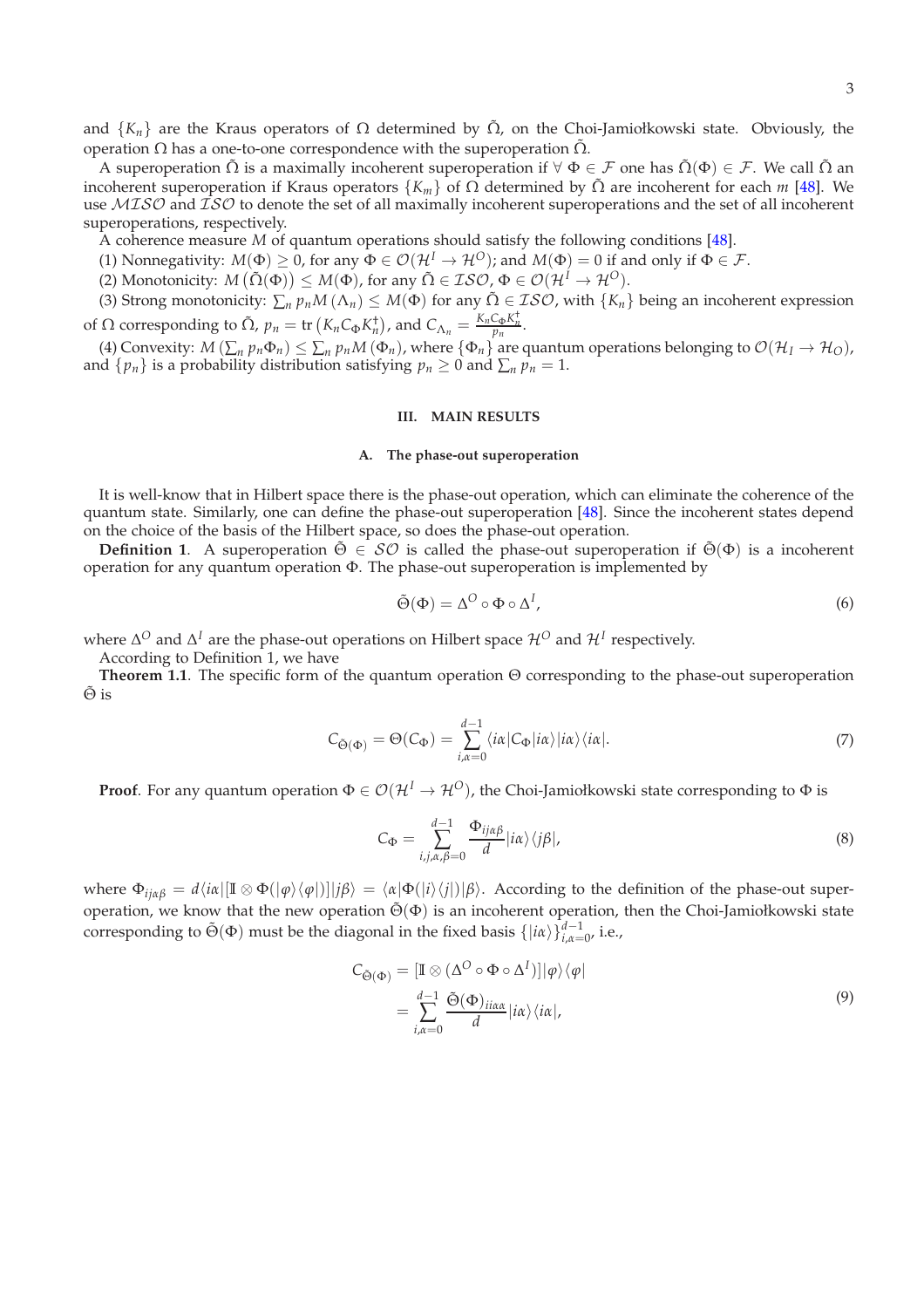where

$$
\tilde{\Theta}(\Phi)_{ii\alpha\alpha} = d\langle i\alpha|\mathbb{I} \otimes \tilde{\Theta}(\Phi)(|\varphi\rangle\langle\varphi|)|i\alpha\rangle \n= \langle \alpha|\tilde{\Theta}(\Phi)(|i\rangle\langle i|)|\alpha\rangle \n= \langle \alpha|\Delta^O \circ \Phi \circ \Delta^I(|i\rangle\langle i|)|\alpha\rangle \n= \langle \alpha|\Delta^O \circ \Phi(|i\rangle\langle i|)|\alpha\rangle \n= \langle \alpha|\Delta(\sum_{\beta,\gamma}\langle\beta|\Phi(|i\rangle\langle i|)|\gamma\rangle|\beta\rangle\langle\gamma|)|\alpha\rangle \n= \langle \alpha|(\sum_{\beta}\langle\beta|\Phi(|i\rangle\langle i|)|\beta\rangle|\beta\rangle\langle\beta|)|\alpha\rangle \n= \langle \alpha|\Phi(|i\rangle\langle i|)|\alpha\rangle \n= \Phi_{ii\alpha\alpha}.
$$
\n(10)

Thus,

$$
C_{\tilde{\Theta}(\Phi)} = [\mathbb{I} \otimes (\Delta^O \circ \Phi \circ \Delta^I)]|\varphi\rangle\langle\varphi|
$$
  
= 
$$
\sum_{i,\alpha=0}^{d-1} \frac{\Phi_{ii\alpha\alpha}}{d} |i\alpha\rangle\langle i\alpha|.
$$
 (11)

Obviously the Kraus operators of  $\Theta$  are  $\{M_{i\alpha} = |i\alpha\rangle\langle i\alpha| \}_{i,\alpha=0'}^{d-1}$ , because

$$
\Theta(C_{\Phi}) = \sum_{i\alpha} M_{i\alpha} C_{\Phi} M_{i\alpha}^{\dagger}
$$
\n
$$
= \sum_{i\alpha} |i\alpha\rangle \langle i\alpha| \left( \sum_{i',j',\alpha',\beta'=0}^{d-1} \frac{\Phi_{i'j'\alpha'\beta'}}{d} |i'\alpha'\rangle \langle j'\beta'| \right) |i\alpha\rangle \langle i\alpha|
$$
\n
$$
= \sum_{i,\alpha=0}^{d-1} \frac{\Phi_{ii\alpha\alpha}}{d} |i\alpha\rangle \langle i\alpha|
$$
\n
$$
= \sum_{i,\alpha=0}^{d-1} \langle i\alpha |C_{\Phi}| i\alpha\rangle |i\alpha\rangle \langle i\alpha|
$$
\n
$$
= C_{\tilde{\Theta}(\Phi)}.
$$
\n(12)

It is easy to check that Θ is a resource destroying map [\[52\]](#page-9-15). The essence of the quantum operation Θ acting on any Choi-Jamiołkowski state is that all the non-diagonal elements in the selected base are completely eliminated and a new Choi-Jamiołkowski state with only diagonal elements is created.

So we get the specific form of the quantum operation Θ corresponding to the phase-out superoperation Θ is

$$
\Theta(C_{\Phi}) = \sum_{i,\alpha=0}^{d-1} \langle i\alpha | C_{\Phi} | i\alpha \rangle | i\alpha \rangle \langle i\alpha | = C_{\tilde{\Theta}(\Phi)}.
$$
\n(13)

This completes the proof of Theorem 1.1.

**Theorem 1.2.** If a quantum operation  $\Phi \in \mathcal{O}(\mathcal{H}^I \to \mathcal{H}^O)$  is a completely positive trace preserving operation (CPTP), then  $\tilde{\Theta}(\Phi)$  is a CPTP.

**Proof**. Obviously, if a quantum operation  $\Phi \in \mathcal{O}(\mathcal{H}^I \to \mathcal{H}^O)$  is a CPTP, then  $\Phi$  satisfies

$$
C_{\Phi} \ge 0
$$
,  $tr_{\mathcal{O}}(C_{\Phi}) = \frac{\mathbb{I}}{d}$ ,

where *d* is the dimension of the Hilbert space  $\mathcal{H}^I$ .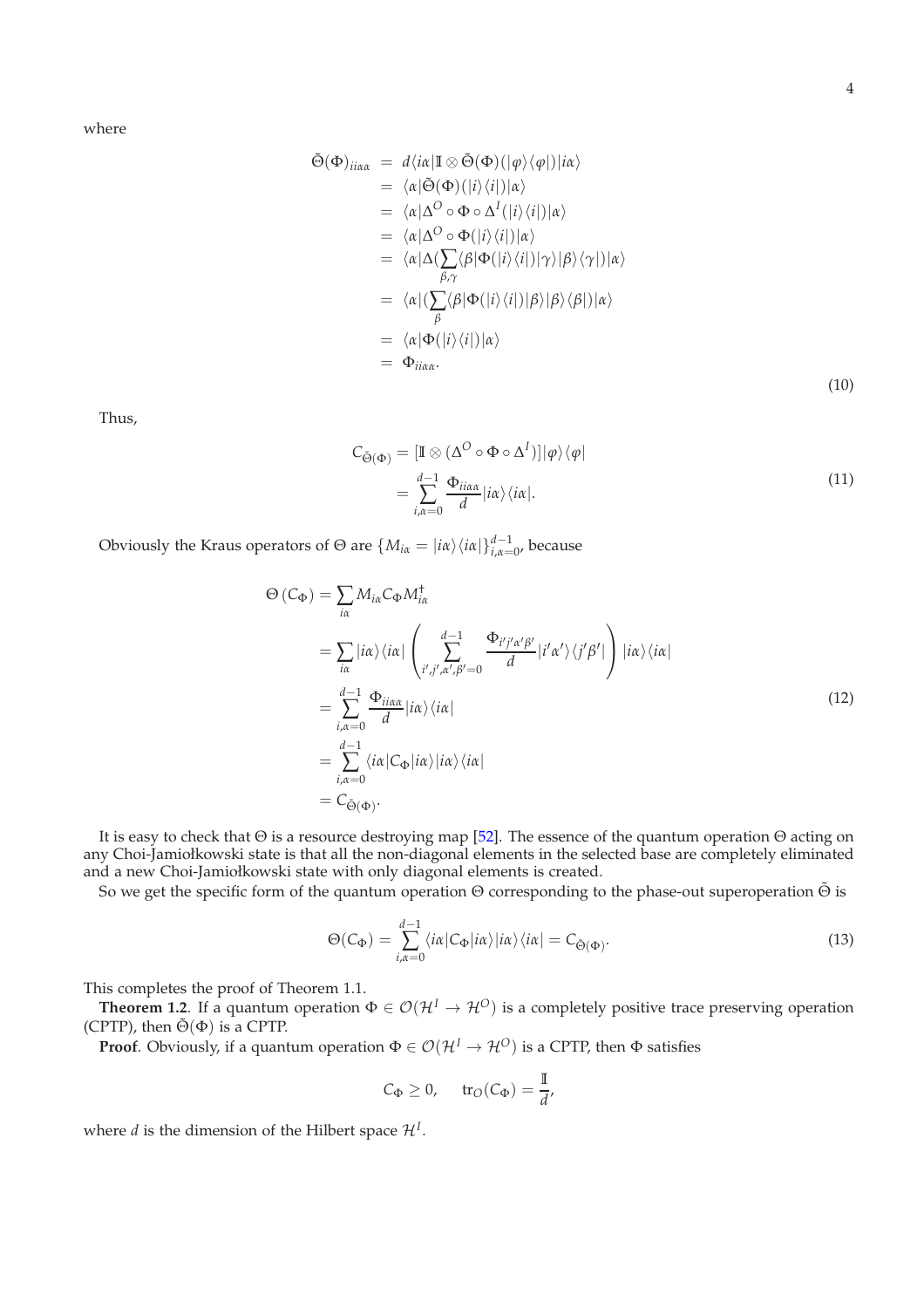It is easy to obtain

$$
\operatorname{tr}_{O}(C_{\Phi}) = \operatorname{tr}_{O}\left(\frac{1}{d} \sum_{i,j=0}^{d-1} |i\rangle\langle j| \otimes \sum_{\alpha,\beta=0}^{d-1} \Phi_{ij\alpha\beta}|\alpha\rangle\langle\beta|\right)
$$

$$
= \left(\frac{1}{d} \sum_{i,j=0}^{d-1} |i\rangle\langle j| \right) \operatorname{tr}\left(\sum_{\alpha,\beta=0}^{d-1} \Phi_{ij\alpha\beta}|\alpha\rangle\langle\beta|\right)
$$

$$
= \sum_{i,j=0}^{d-1} \frac{\sum_{\alpha=0}^{d-1} \Phi_{ij\alpha\alpha}}{d} |i\rangle\langle j|.
$$
(14)

As  $\Phi \in \mathcal{O}(\mathcal{H}^I \to \mathcal{H}^O)$  is a CPTP, so one must have

$$
\sum_{i,j=0}^{d-1} \frac{\sum_{\alpha=0}^{d-1} \Phi_{ij\alpha\alpha}}{d} |i\rangle\langle j| = \frac{\mathbb{I}}{d}.\tag{15}
$$

The above equation means that

$$
\sum_{\alpha=0}^{d-1} \Phi_{ij\alpha\alpha} = \delta_{ij}.\tag{16}
$$

The Choi-Jamiołkowski state corresponding to  $\tilde{\Theta}(\Phi)$  is

$$
C_{\tilde{\Theta}(\Phi)} = \sum_{i,\alpha=0}^{d-1} \frac{\tilde{\Theta}(\Phi)_{ii\alpha\alpha}}{d} |i\alpha\rangle \langle i\alpha| = \sum_{i,\alpha=0}^{d-1} \frac{\Phi_{ii\alpha\alpha}}{d} |i\alpha\rangle \langle i\alpha|.
$$
 (17)

So it is easy to obtain

$$
\text{tr}_{O}(C_{\tilde{\Theta}(\Phi)}) = \text{tr}_{O}\left(\frac{1}{d} \sum_{i=0}^{d-1} |i\rangle\langle i| \otimes \sum_{\alpha=0}^{d-1} \tilde{\Theta}(\Phi)_{ii\alpha\alpha}|\alpha\rangle\langle \alpha|\right)
$$
  
\n
$$
= \left(\frac{1}{d} \sum_{i=0}^{d-1} |i\rangle\langle i| \right) \text{tr}\left(\sum_{\alpha=0}^{d-1} \tilde{\Theta}(\Phi)_{ii\alpha\alpha}|\alpha\rangle\langle \alpha|\right)
$$
  
\n
$$
= \sum_{i=0}^{d-1} \frac{\sum_{\alpha=0}^{d-1} \tilde{\Theta}(\Phi)_{ii\alpha\alpha}}{d} |i\rangle\langle i|
$$
  
\n
$$
= \sum_{i=0}^{d-1} \frac{\sum_{\alpha=0}^{d-1} \Phi_{ii\alpha\alpha}}{d} |i\rangle\langle i|
$$
  
\n
$$
= \frac{\mathbb{I}}{d}.
$$
 (18)

Thus we have

$$
C_{\tilde{\Theta}(\Phi)} \ge 0, \qquad \text{tr}_O(C_{\tilde{\Theta}(\Phi)}) = \frac{\mathbb{I}}{d'}, \qquad (19)
$$

which means that  $\tilde{\Theta}(\Phi)$  is a CPTP. Theorem 1.2 has been proved.

# **B. The three sets of quantum superoperations**

We now give the three sets of quantum superoperations based on the phase-out superoperation Θ̃. Let  $\tilde{\Omega}$  be a quantum superoperation. Suppose that  $\tilde{\Omega}$  satisfies

$$
\tilde{\Omega} \circ \tilde{\Theta} = \tilde{\Theta} \circ \tilde{\Omega} \circ \tilde{\Theta},\tag{20}
$$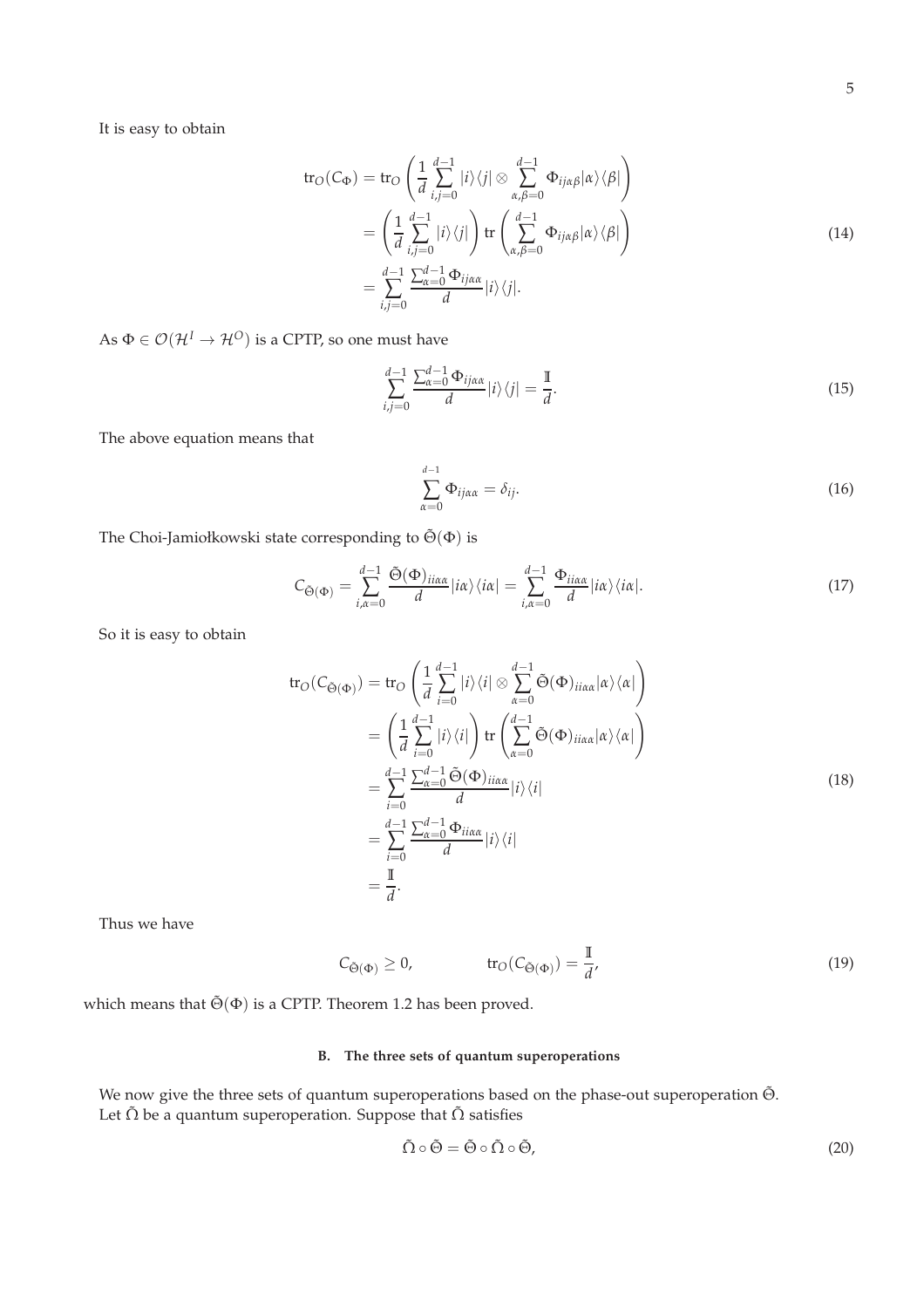6

where  $\circ$  is the composition of superoperations. The compound superoperation  $\tilde{\Omega} \circ \tilde{\Theta}$  and  $\tilde{\Theta} \circ \tilde{\Omega} \circ \tilde{\Theta}$  acting on the any quantum operation  $\Phi$ , generate the following quantum operations

$$
\tilde{\Omega} \circ \tilde{\Theta}(\Phi) = \tilde{\Omega}(\tilde{\Theta}(\Phi)), \tilde{\Theta} \circ \tilde{\Omega} \circ \tilde{\Theta}(\Phi) = \tilde{\Theta}(\tilde{\Omega}(\tilde{\Theta}(\Phi))).
$$
\n(21)

Since Eq.(20) holds, so any output operation of the superoperation  $\tilde{\Omega} \circ \tilde{\Theta}$  can be regarded as an output operation of the phase-out superoperation  $\tilde{\Theta}$ . Thus, all output operations of superoperation  $\tilde{\Omega} \circ \tilde{\Theta}$  are incoherent operations. In other words, the set of incoherent operations is closed under  $\tilde{\Omega}$  if  $\tilde{\Omega}$  satisfies Eq.(20). Therefore we call condition Eq.(20) the nongenerating coherent conditions. The superoperations satisfying this condition are called nongenerating coherent superoperations. Usually, nongenerating coherent superoperations is also called maximally incoherent superoperations [\[29](#page-9-16), [49\]](#page-9-9). The set of maximally incoherent superoperations is denoted as MISO.

Next, we consider the following dual form of the nongenerating coherent condition:

$$
\tilde{\Theta} \circ \tilde{\Omega} = \tilde{\Theta} \circ \tilde{\Omega} \circ \tilde{\Theta}.
$$
\n(22)

Think of the output operation  $\tilde{\Theta}(\Phi)$  of an input operation  $\Phi$ , the free part of  $\Phi$ . Apparently,  $\tilde{\Omega}$  cannot make use of the resource stored in any input operation  $\Phi$  to affect the free part  $\tilde{\Theta}(\Phi)$  if  $\tilde{\Omega}$  satisfies the condition Eq.(22). We call this condition the nonactivating coherent condition. The superoperations satisfying this condition are called resource nonactivating coherent superoperations. The set of nonactivating coherent superoperations is denoted as *MISO*<sup>\*</sup>.

Another interpretation is that the superoperations in the set  $MISO^*$  never break up a family: members of the same family must be mapped to the same target family (not necessarily the original one).

In general, the nongenerating coherent condition and the nonactivating coherent condition are independent of each other and do not influence each other.

After that, we consider the case where the quantum superoperation satisfy not only the nongenerating coherent condition, but also the nonactivating coherent condition:

$$
\tilde{\Omega} \circ \tilde{\Theta} = \tilde{\Theta} \circ \tilde{\Omega} = \tilde{\Theta} \circ \tilde{\Omega} \circ \tilde{\Theta}.
$$
\n(23)

We call this condition the exchangeable resource condition. The superoperations satisfying this condition are called exchangeable resource superoperations. We also call exchangeable resource superoperations de-phase incoherent superoperations [\[49\]](#page-9-9). The set of de-phase incoherent superoperations is denoted as DISO.

It is easy to obtain the following conclusions for the sets *MISO*, *MISO*<sup>∗</sup> and *DISO*.

(1) The relationship between  $MISO$ ,  $MISO^*$  and  $DISO$  is  $DISO = MISO \cap MISO^*$ .

(2) For any quantum superoperation  $\tilde{\Omega}$ , the following relationship exists

$$
\tilde{\Theta} \circ \tilde{\Omega} \in MISO, \qquad \tilde{\Theta} \circ \tilde{\Omega} \circ \tilde{\Theta} \in MISO. \tag{24}
$$

(3) If a quantum superoperation  $\tilde{\Omega} \in \mathcal{MISO}^*$ , then there exists the following relationship

$$
\tilde{\Theta} \circ \tilde{\Omega} \in MISO^*, \qquad \tilde{\Omega} \circ \tilde{\Theta} \in MISO^*.
$$
\n(25)

Furthermore, we also have

Theorem 2.1. *MISO*, *MISO*<sup>\*</sup> and *DISO* are closed to compound operation and convex combination of quantum superoperations.

**Proof.** First, we prove that  $MISO$  is closed to the compound operation and convex combination of quantum superoperations.

For any quantum superoperations  $\tilde{\Omega}_1$ ,  $\tilde{\Omega}_2 \in \mathcal{MISO}$ , there are

$$
\tilde{\Omega}_1 \circ \tilde{\Theta} = \tilde{\Theta} \circ \tilde{\Omega}_1 \circ \tilde{\Theta}, \n\tilde{\Omega}_2 \circ \tilde{\Theta} = \tilde{\Theta} \circ \tilde{\Omega}_2 \circ \tilde{\Theta}.
$$
\n(26)

Thus we have

$$
(\tilde{\Omega}_1 \circ \tilde{\Omega}_2) \circ \tilde{\Theta} = \tilde{\Omega}_1 \circ (\tilde{\Theta} \circ \tilde{\Omega}_2 \circ \tilde{\Theta})
$$
  
=  $\tilde{\Theta} \circ \tilde{\Omega}_1 \circ \tilde{\Theta} \circ \tilde{\Omega}_2 \circ \tilde{\Theta}$   
=  $\tilde{\Theta} \circ (\tilde{\Omega}_1 \circ \tilde{\Omega}_2) \circ \tilde{\Theta}$ . (27)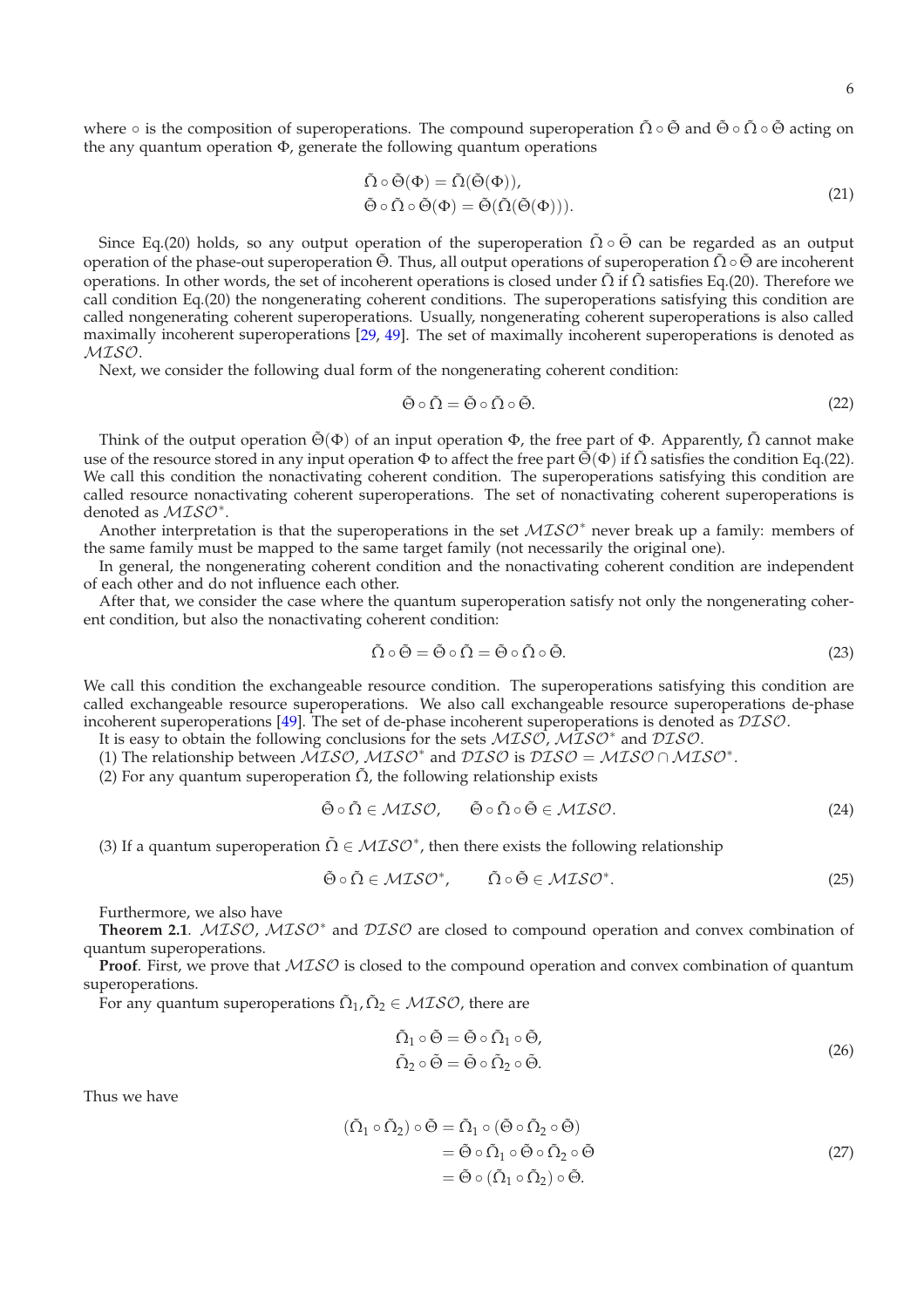The above equation means that  $\tilde{\Omega}_1 \circ \tilde{\Omega}_2 \in MISO$ . Therefore  $MISO$  is closed to the compound operation. If there is a quantum superoperation  $\tilde{\Omega}$  which satisfies  $\tilde{\Omega} = p\tilde{\Omega}_1 + (1-p)\tilde{\Omega}_2$ , where  $0 \le p \le 1$ , then we have

$$
\tilde{\Omega} \circ \tilde{\Theta} = (p\tilde{\Omega}_1 + (1 - p)\tilde{\Omega}_2) \circ \tilde{\Theta}
$$
  
\n
$$
= p\tilde{\Omega}_1 \circ \tilde{\Theta} + (1 - p)\tilde{\Omega}_2 \circ \tilde{\Theta}
$$
  
\n
$$
= p\tilde{\Theta} \circ \tilde{\Omega}_1 \circ \tilde{\Theta} + (1 - p)\tilde{\Theta} \circ \tilde{\Omega}_2 \circ \tilde{\Theta}
$$
  
\n
$$
= \tilde{\Theta} \circ (p\tilde{\Omega}_1 + (1 - p)\tilde{\Omega}_2) \circ \tilde{\Theta}
$$
  
\n
$$
= \tilde{\Theta} \circ \tilde{\Omega} \circ \tilde{\Theta}.
$$
\n(28)

Hence  $\tilde{\Omega} \in MISO$ . That indicates that  $MISO$  is closed to the convex combination of quantum superoperations.

Similarly, one can prove that  $MISO^*$  and  $DISO$  are closed to the compound operation and convex combination of quantum superoperations. Therefore Theorem 2.1 holds.

## **C. The fidelity coherence measure of operations**

How to measure the coherence of operations is very important in the study of quantum coherence resources. The coherence of operations have been measured by the relative entropy coherence measure [\[47,](#page-9-11) [48\]](#page-9-12), the *l*<sub>1</sub> norm coherence measure [\[47,](#page-9-11) [48](#page-9-12)] and the robustness coherence measure [\[27\]](#page-8-13). Next we will give another measure, the fidelity coherence measure of operations and provide some examples.

**Definition 2**. For any two quantum operations  $\Phi, \Lambda \in \mathcal{O}(\mathcal{H}^I \to \mathcal{H}^O)$ , the fidelity  $F(\Phi, \Lambda)$  of the operations  $\Phi$ and Λ is defined as

$$
F(\Phi, \Lambda) = F(C_{\Phi}, C_{\Lambda}), \qquad (29)
$$

where *C*<sub>Φ</sub> and *C*<sub>Λ</sub> are Choi-Jamiołkowski states corresponding to Φ and Λ respectively,  $F(C_{\Phi}, C_{\Lambda})$  is the fidelity of *C*<sub>Φ</sub> and *C*<sub>Λ</sub>.

By Ref. [\[48\]](#page-9-12), we have

**Lemma 1**. If *M* is a coherence measure for quantum states in the Baumgratz-Cramer-Plenio (BCP) framework  $[10]$  $[10]$ , then

$$
M(\Phi) \equiv M(C_{\Phi}), \quad \Phi \in \mathcal{O}(\mathcal{H}^I \to \mathcal{H}^O)
$$
\n(30)

is a coherence measure for quantum operations.

According to the fidelity of quantum operations and Lemma 1, we can define the fidelity coherence measure of quantum operations as follows.

**Definition 3**. For any quantum operation  $\Phi \in \mathcal{O}(\mathcal{H}^I \to \mathcal{H}^O)$ , if the Choi-Jamiołkowski state  $C_{\Phi}$  is a pure state, the fidelity coherence measure of the operation  $\Phi$  is defined as

$$
M_{\rm f}(\Phi) = \min_{C_{\Lambda} \in \mathfrak{F}_{\mathfrak{C}}} \sqrt{1 - F(C_{\Phi}, C_{\Lambda})},\tag{31}
$$

where  $F(\rho,\sigma) = (\text{tr}(\sqrt{\sqrt{\rho}\sigma\sqrt{\rho}}))^2$  is the Uhlmann fidelity [\[53](#page-9-17)],  $\mathfrak{F}_\mathfrak{C}$  is the set of pure incoherent states in the Hilbert space  $\mathcal{H}^I\otimes\mathcal{H}^O$ . Then we can define convex-roof extended fidelity coherence measure of the operations for the general case as

$$
M_f(\Phi) = \min_{\{p_n, \Phi_n\}} \sum_n p_n M_f(\Phi_n), \tag{32}
$$

where the minimum is taken over all the ensembles  $\{p_n, \Phi_n\}$  realizing  $\Phi$ , i.e.,  $\Phi = \sum_n p_n \Phi_n$ , for any *n*,  $C_{\Phi_n}$  is the pure Choi-Jamiołkowski state corresponding to the operation Φ*n*.

For the general unitary operations on a single qubit we have the following result.

**Theorem 3.1**. The fidelity coherence measure of the general form of unitary operations

$$
U = e^{i\alpha} \begin{bmatrix} e^{-i\frac{\beta}{2}} & 0\\ 0 & e^{i\frac{\beta}{2}} \end{bmatrix} \begin{bmatrix} \cos\frac{\gamma}{2} & -\sin\frac{\gamma}{2} \\ \sin\frac{\gamma}{2} & \cos\frac{\gamma}{2} \end{bmatrix} \begin{bmatrix} e^{-i\frac{\delta}{2}} & 0\\ 0 & e^{i\frac{\delta}{2}} \end{bmatrix}
$$
(33)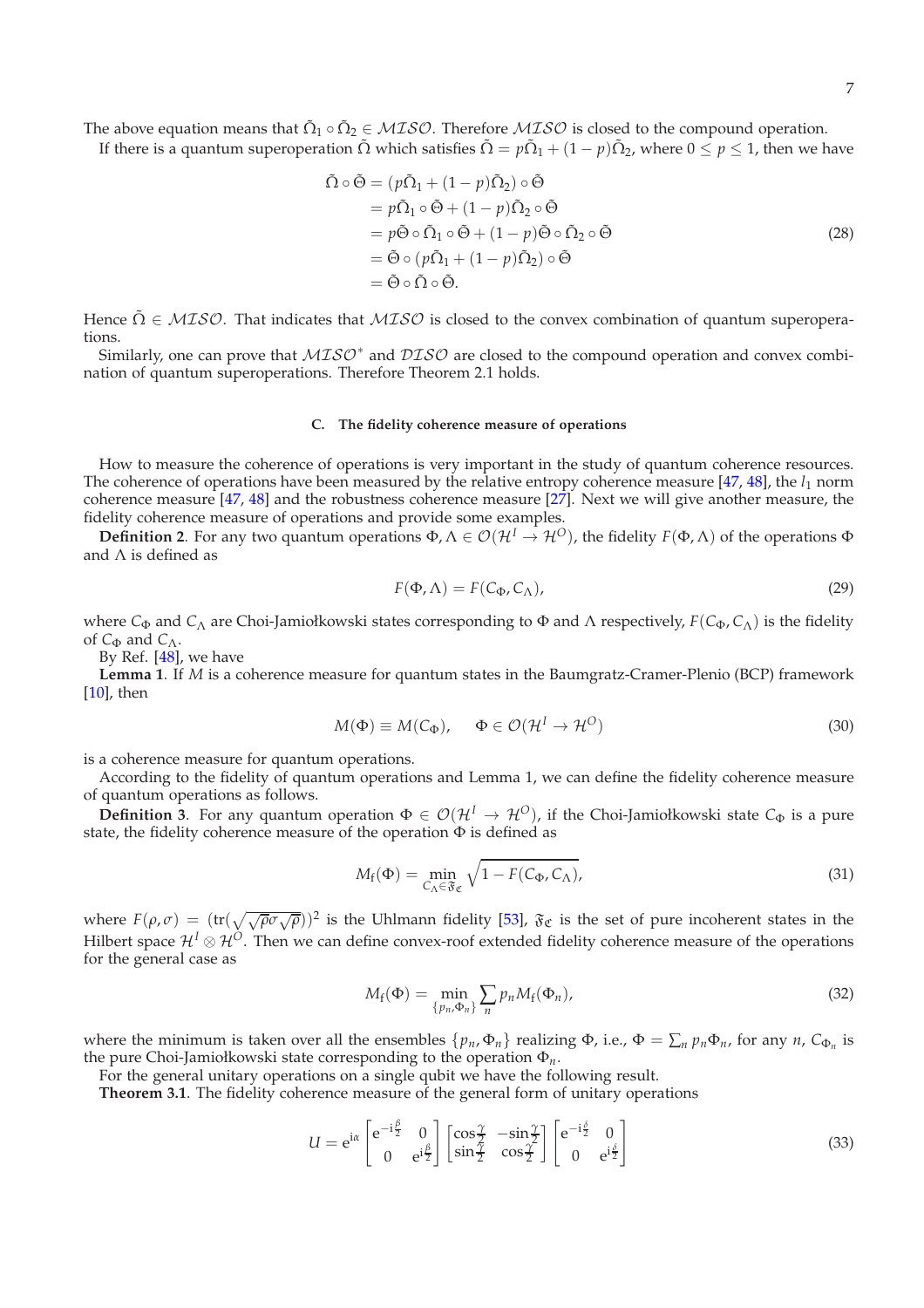on a single qubit is

$$
M_{\rm f}(U) = \min \left\{ \sqrt{1 - \frac{|\cos \frac{\gamma}{2}|^2}{2}}, \sqrt{1 - \frac{|\sin \frac{\gamma}{2}|^2}{2}} \right\}.
$$
 (34)

Here *α*, *β*,  $\gamma$  and *δ* are any real numbers.

**Proof**. It is easy to derive that the general form of unitary operation *U* on a single qubit can be written as

$$
U = \begin{bmatrix} a & -b \\ e^{2i\alpha}b^* & e^{2i\alpha}a^* \end{bmatrix},
$$
\n(35)

where

$$
a = e^{i(\alpha - \frac{\beta}{2} - \frac{\delta}{2})} \cos \frac{\gamma}{2}, \qquad b = e^{i(\alpha - \frac{\beta}{2} + \frac{\delta}{2})} \sin \frac{\gamma}{2}.
$$
\n(36)

The Choi-Jamiołkowski state corresponding to the unitary matrix *U* is

$$
C_{U} = (\mathbb{I} \otimes U) \left( \frac{1}{2} \sum_{i,j=0}^{1} |ii\rangle\langle jj| \right) (\mathbb{I} \otimes U)^{\dagger}
$$
  
\n
$$
= \frac{1}{2} \begin{bmatrix} aa^{*} & e^{-2i\alpha}ab & -ab^{*} & e^{-2i\alpha}aa \\ e^{2i\alpha}a^{*}b^{*} & bb^{*} & -e^{2i\alpha}b^{*}b^{*} & ab^{*} \\ -a^{*}b & -e^{-2i\alpha}bb & bb^{*} & -e^{-2i\alpha}ab \\ e^{2i\alpha}a^{*}a^{*} & a^{*}b & -e^{2i\alpha}a^{*}b^{*} & aa^{*} \end{bmatrix}
$$
  
\n
$$
= \frac{1}{\sqrt{2}} (a|00\rangle + e^{2i\alpha}b^{*}|01\rangle - b|10\rangle + e^{2i\alpha}a^{*}|11\rangle)
$$
  
\n
$$
\times \frac{1}{\sqrt{2}} (a^{*}\langle 00| + e^{-2i\alpha}b\langle 01| - b^{*}\langle 10| + e^{-2i\alpha}a\langle 11|).
$$
 (37)

Because the Choi-Jamiołkowski state *C<sup>U</sup>* is a pure state, the fidelity coherence measure of *U* is

$$
M_{\rm f}(U) = \min\left\{\sqrt{1-\frac{|a|^2}{2}},\sqrt{1-\frac{|b|^2}{2}}\right\} = \min\left\{\sqrt{1-\frac{|\cos\frac{\gamma}{2}|^2}{2}},\sqrt{1-\frac{|\sin\frac{\gamma}{2}|^2}{2}}\right\}.
$$
 (38)

The proof of Theorem 3.1 is completed.

Obviously, we have the following result.

**Corollary 3.2.** For any unitary operation *U* on a single qubit, the range of values of  $M_f(U)$  is  $\left[\frac{\sqrt{2}}{2}, \frac{\sqrt{3}}{2}\right]$ . **Corollary 3.3**. The fidelity coherence measure  $M_f(\Phi_{\text{max}})$  of the the maximally coherent operation  $\Phi_{\text{max}} =$  $\sum_{i,\alpha=0}^{1}\frac{1}{\sqrt{2i}}$  $\frac{1}{2}e^{i\theta_{i\alpha}}|\alpha\rangle\langle i|$  on a single qubit [\[48](#page-9-12)], is largest in the unitary operations on a single qubit. Here  $\theta_{i\alpha}$  is a real number.

**Proof**. The Choi-Jamiołkowski state corresponding to Φmax is

$$
C_{\Phi_{\text{max}}} = \sum_{i,j,\alpha,\beta=0}^{1} \frac{1}{4} e^{i(\theta_{i\alpha} - \theta_{j\beta})} |i\alpha\rangle \langle j\beta|.
$$
\n(39)

Because  $C_{\Phi_{\max}}$  is a pure state, it is easy to derive that the fidelity coherence measure of  $\Phi_{\max}$  is

$$
M_{\rm f}(\Phi_{\rm max}) = \sqrt{1 - \frac{1}{4}} = \frac{\sqrt{3}}{2}.
$$
 (40)

By using Corollary 3.2, we know that the fidelity coherence measure of the the maximally coherent operation is largest in the unitary operations on a single qubit. This ends the proof.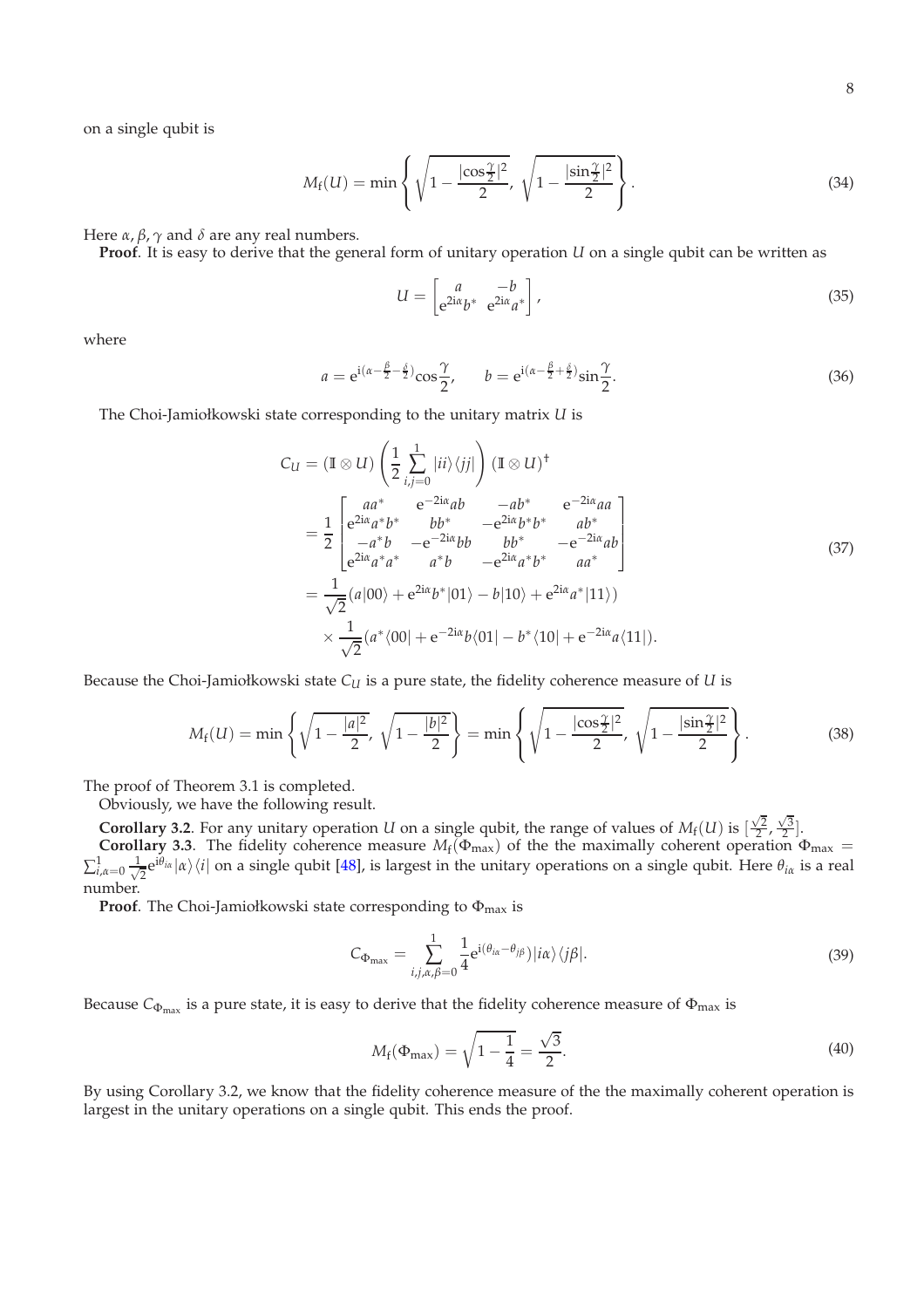## **IV. CONCLUSION**

Based on Choi-Jamiołkowski isomorphism we investigated the coherence of quantum operations in the resource theory. We first defined the phase-out superoperation and gave the form of operation which transforms the Choi-Jamiołkowski state of the quantum operation Φ to the Choi-Jamiołkowski state of the quantum operation  $\tilde{\Theta}(\Phi)$  obtained by using the phase-out superoperation  $\tilde{\Theta}$  to act on  $\Phi$ . By using phase-out superoperation we defined the set of maximally incoherent superoperations, the set of nonactivating coherent superoperations and the set of de-phase incoherent superoperations and proved that these sets are closed to compound operation and convex combination of quantum superoperations. Further, the fidelity coherence measure of quantum operations was introduced. The fidelity coherence measure of the unitary operations on the single qubit has been calculated. We hope the research will lead to a better understanding of the coherence of quantum operations.

- <span id="page-8-0"></span>[1] M. Lostaglio, D. Jennings, and T. Rudolph, Thermodynamic resource theories, non-commutativity and maximum entropy principles, New J. Phys. **19**[, 043008 \(2017\).](https://iopscience.iop.org/article/10.1088/1367-2630/aa617f)
- [2] F. Brandão, M. Horodecki, N. Ng, J. Oppenheim, and S. Wehner, The second laws of quantum thermodynamics, [Proc. Natl. Acad. Sci. USA](https://www.pnas.org/content/112/11/3275) **112**, 3275 (2015).
- [3] P. Ćwikliński, M. Studziński, M. Horodecki, and J. Oppenheim, Limitations on the evolution of quantum coherences: Towards fully quantum second laws of thermodynamics, [Phys. Rev. Lett.](https://journals.aps.org/prl/abstract/10.1103/PhysRevLett.115.210403) **115**, 210403 (2015).
- <span id="page-8-1"></span>[4] A. Misra, U. Singh, S. Bhattacharya, and A. K. Pati, Energy cost of creating quantum coherence, Phys. Rev. A **93**[, 052335 \(2016\).](https://journals.aps.org/pra/abstract/10.1103/PhysRevA.93.052335)
- <span id="page-8-2"></span>[5] H. L. Shi, S. Y. Liu, X. H. Wang, W. L. Yang, Z. Y. Yang, and H. Fan, Coherence depletion in the Grover quantum search algorithm, Phys. Rev. A **95**[, 032307 \(2017\).](https://journals.aps.org/pra/abstract/10.1103/PhysRevA.95.032307)
- [6] M. Hillery, Coherence as a resource in decision problems: The Deutsch-Jozsa algorithm and a variation, Phys. Rev. A **93**[, 012111 \(2016\).](https://journals.aps.org/pra/abstract/10.1103/PhysRevA.93.012111)
- [7] A. E. Rastegin, On the role of dealing with quantum coherence in amplitude amplification, [arXiv:1703.10118.](https://arxiv.org/abs/1703.10118)
- <span id="page-8-3"></span>[8] N. Anand and A. K. Pati, Coherence and entanglement monogamy in the discrete analogue of analog grover search, [arXiv:1611.04542.](https://arxiv.org/abs/1611.04542)
- <span id="page-8-4"></span>[9] V. Giovannetti, S. Lloyd, and L. Maccone, Advances in quantum metrology, Nat. Photonics **5**[, 222-229 \(2011\).](https://www.nature.com/articles/nphoton.2011.35)
- <span id="page-8-5"></span>[10] T. Baumgratz, M. Cramer, and M. B. Plenio, Quantifying coherence, [Phys. Rev. Lett.](https://journals.aps.org/prl/abstract/10.1103/PhysRevLett.113.140401) **113**, 140401 (2014).
- <span id="page-8-6"></span>[11] J. Åberg, Quantifying superposition, [arXiv:quant-ph/0612146.](https://arxiv.org/abs/quant-ph/0612146)
- [12] A. Winter and D. Yang, Operational resource theory of coherence, [Phys. Rev. Lett.](https://journals.aps.org/prl/abstract/10.1103/PhysRevLett.116.120404#fulltext) **116**, 120404 (2016).
- [13] Y. Peng, Y. Jiang, and H. Fan, Maximally coherent states and coherence-preserving operations, Phys. Rev. A **93**[, 032326 \(2016\).](https://journals.aps.org/pra/abstract/10.1103/PhysRevA.93.032326)
- [14] M. L. Hu, X. Hu, J. Wang, Y. Peng, Y. R. Zhang, and H. Fan, Quantum coherence and geometric quantum discord, Phys. Rep. **1**[, 762-764 \(2018\).](https://www.sciencedirect.com/science/article/pii/S0370157318301893?via%3Dihub)
- [15] A. Streltsov, G. Adesso, and M. B. Plenio, Colloquium: Quantum coherence as a resource, [Rev. Mod. Phys.](https://journals.aps.org/rmp/abstract/10.1103/RevModPhys.89.041003) **89**, 041003 (2017).
- [16] X. F. Qi, T. Gao, and F. L. Yan, Measuring coherence with entanglement concurrence, [J. Phys. A: Math. Theor.](https://doi.org/10.1088/1751-8121/aa7638) **50**, 285301 (2017).
- [17] L. X. Fu, F. L. Yan, and T. Gao, The block-coherence measures and the coherence measures based on positive-operatorvalued measures, [arXiv: 2108.04405.](https://arxiv.org/abs/2108.04405)
- <span id="page-8-7"></span>[18] L. M. Zhang, T. Gao, and F. L. Yan, Transformations of multilevel coherent states under coherence-preserving operations, [Sci. China-Phys. Mech. Astron.](https://doi.org/10.1007/s11433-021-1696-y) **64**, 260313 (2021).
- <span id="page-8-8"></span>[19] C. H. Bennett, A. W. Harrow, D. W. Leung, and J. A. Smolin, On the capacities of bipartite Hamiltonians and unitary gates, [IEEE Trans. Inf. Theory](https://ieeexplore.ieee.org/document/1214070) **49**, 1895 (2003).
- <span id="page-8-9"></span>[20] E. Kaur and M. M. Wilde, Amortized entanglement of a quantum channel and approximately teleportation-simulable channels, [J. Phys. A: Math. Theor.](https://www.researchgate.net/publication/318699672_Amortized_entanglement_of_a_quantum_channel_and_approximately_teleportation-simulable_channels) **51**, 035303 (2017).
- <span id="page-8-10"></span>[21] S. Pirandola and C. Lupo, Ultimate precision of adaptive noise estimation, Phys. Rev. Lett. **8**, 100502 (2017).
- [22] M. Berta, C. Hirche, E. Kaur, and M. M. Wilde, Amortized channel divergence for asymptotic quantum channel discrimination, [arXiv:1808.01498.](https://arxiv.org/abs/1808.01498)
- <span id="page-8-11"></span>[23] S. Pirandola, R. Laurenza, C. Lupo, and J. L. Pereira, Fundamental limits to quantum channel discrimination, [npj Quantum Inf.](https://www.nature.com/articles/s41534-019-0162-y) **5**, 50 (2019).
- <span id="page-8-12"></span>[24] M. Berta, F. G. S. L. Brand*ão*, M. Christandl, and S. Wehner, Entanglement cost of quantum channels, [IEEE Trans. Inf. Theory](https://ieeexplore.ieee.org/document/6556948) **59**, 6779 (2013).
- [25] S. Pirandola, R. Laurenza, C. Ottaviani, and L. Banchi, Fundamental limits of repeaterless quantum communications, [Nat. Commun.](https://www.nature.com/articles/ncomms15043) **8**, 15043 (2017).
- [26] M. M. Wilde, Entanglement cost and quantum channel simulation, Phys. Rev. A **98**[, 042338 \(2018\).](https://journals.aps.org/pra/abstract/10.1103/PhysRevA.98.042338)
- <span id="page-8-13"></span>[27] M. G. Díaz, K. Fang, X. Wang, M. Rosati, M. Skotiniotis, J. Calsamiglia, and A. Winter, Using and reusing coherence to realize quantum processes, Quantum **2**[, 100 \(2018\).](https://quantum-journal.org/papers/q-2018-10-19-100/)
- <span id="page-8-14"></span>[28] D. Rosset, F. Buscemi, and Y. C. Liang, Resource theory of quantum memories and their faithful verification with minimal assumptions, Phys. Rev. X **8**[, 021033 \(2018\).](https://journals.aps.org/prx/abstract/10.1103/PhysRevX.8.021033)